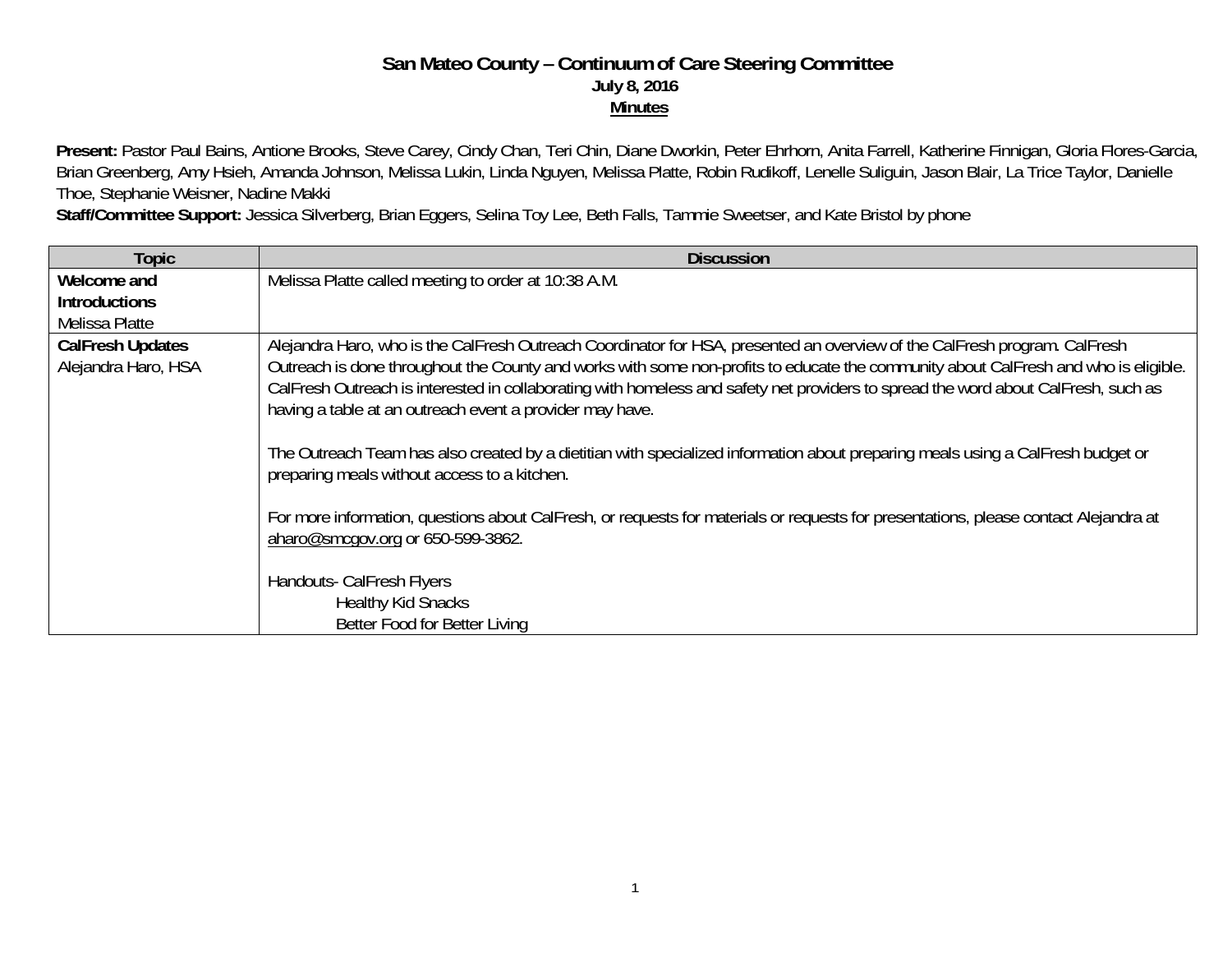| Topic                                                              | <b>Discussion</b>                                                                                                                                                                                                                                                                                                                                                                                                                            |
|--------------------------------------------------------------------|----------------------------------------------------------------------------------------------------------------------------------------------------------------------------------------------------------------------------------------------------------------------------------------------------------------------------------------------------------------------------------------------------------------------------------------------|
| <b>CoC Steering Committee</b><br>Membership-<br>Jessica Silverberg | Membership of the Steering Committee is being reviewed to ensure that there is representation from key stakeholder groups. All<br>members of the community will continue to be welcome to attend all CoC Steering Committee meetings and participate in discussions at<br>the meetings, however, when the Steering Committee takes official action on a motion, Steering Committee members are the<br>individuals who will vote on the item. |
|                                                                    | Voting on new members:<br>Affordable housing/housing development representative - Nevada Merriman (MidPen Housing)<br>AOD treatment provider representative - Jim Stansberry (Project 90)<br>Housing advocate representative - Nadine Makki (Housing Leadership Council of San Mateo County)<br>Youth/youth advocate representative - Peter Ehrhorn (StarVista)<br>Mental health system representative - Diane Dworkin (BHRS)                |
|                                                                    | Teri Chin made a motion and Linda Nguyen seconded the motion to add the individuals listed above as members of the CoC Steering<br>Committee. All in attendance voted in favor. No one opposed.<br>There will continue to be review of membership and representation from key stakeholder and community groups.                                                                                                                              |
|                                                                    | Handout- CoC Steering Committee Roster 7/8/16                                                                                                                                                                                                                                                                                                                                                                                                |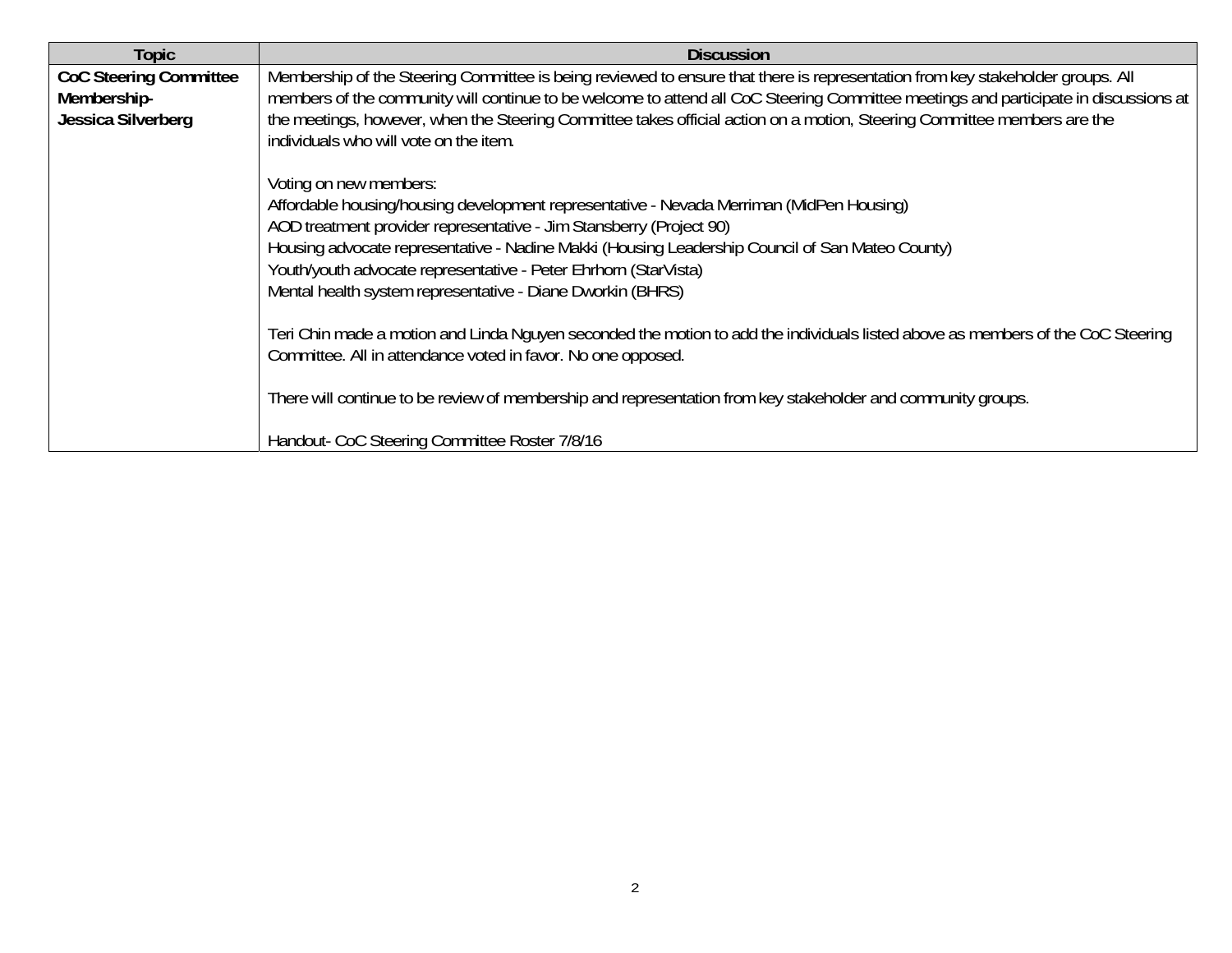| <b>Topic</b>             | <b>Discussion</b>                                                                                                                                                                                                                                                                                                                                                                                                                                                                                                                                                                                                                                                                                                                                                                                                                                                                                                                                                 |
|--------------------------|-------------------------------------------------------------------------------------------------------------------------------------------------------------------------------------------------------------------------------------------------------------------------------------------------------------------------------------------------------------------------------------------------------------------------------------------------------------------------------------------------------------------------------------------------------------------------------------------------------------------------------------------------------------------------------------------------------------------------------------------------------------------------------------------------------------------------------------------------------------------------------------------------------------------------------------------------------------------|
| 2016 CoC NOFA-ranking    | Reviewed the following handouts.                                                                                                                                                                                                                                                                                                                                                                                                                                                                                                                                                                                                                                                                                                                                                                                                                                                                                                                                  |
| and performance          | Highlights of the 2016 Continuum of Care NOFA                                                                                                                                                                                                                                                                                                                                                                                                                                                                                                                                                                                                                                                                                                                                                                                                                                                                                                                     |
| standards                | Draft 2016 CoC Competition Project Review and Ranking Process                                                                                                                                                                                                                                                                                                                                                                                                                                                                                                                                                                                                                                                                                                                                                                                                                                                                                                     |
| Kate Bristol, Jessica    |                                                                                                                                                                                                                                                                                                                                                                                                                                                                                                                                                                                                                                                                                                                                                                                                                                                                                                                                                                   |
| Silverberg, Brian Eggers | Overview of 2016 CoC NOFA                                                                                                                                                                                                                                                                                                                                                                                                                                                                                                                                                                                                                                                                                                                                                                                                                                                                                                                                         |
|                          | 2016 NOFA fairly similar to 2015 NOFA<br>Annual Renewal Demand for 2016 is \$8,160,635<br>Tier 1- \$7,589,390<br>Tier 2- \$571,245<br>Bonus funding may be requested for new Rapid Re-Housing (RRH) or Permanent Supportive Housing (PSH) projects serving single<br>adults, families or youth. We can apply for up to \$408,031 (5% of our Annual Renewal Demand), and can also apply for new RRH or<br>PSH with funds that have been reallocated from lower performing projects.<br>CoCs are required to rate and rank projects based on objective assessment of performance and strongly encouraged to re-allocate<br>lower performing projects.<br><b>HUD Policy Priorities</b><br>Create a Systemic Response to Homelessness<br><b>Strategically Allocate Resources</b><br><b>End Chronic Homelessness</b><br><b>End Family Homelessness</b><br><b>End Youth Homelessness</b><br>5.<br><b>End Veteran Homelessness</b><br>6.<br>Use a Housing First Approach |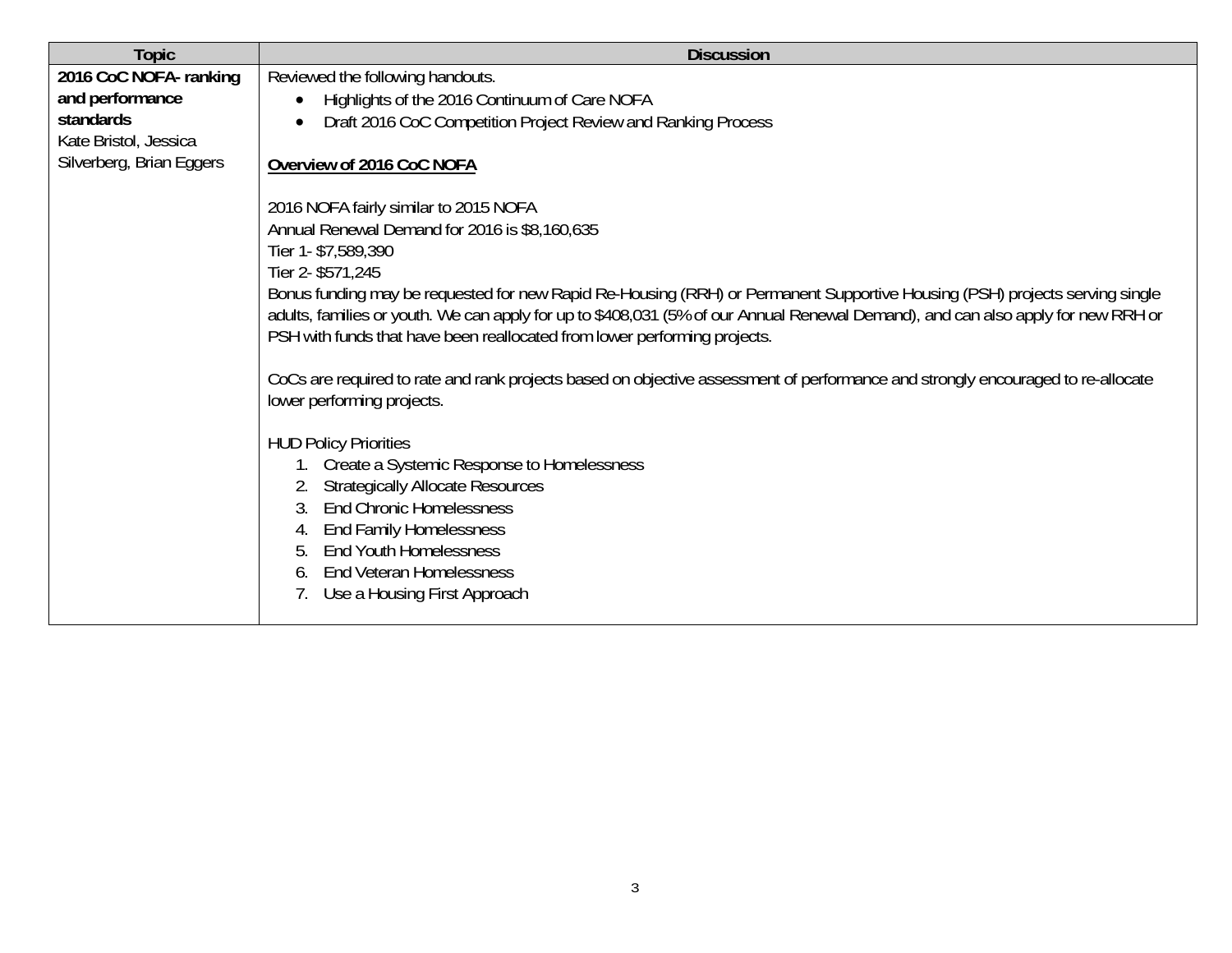| <b>Topic</b>         | <b>Discussion</b>                                                                                                                                                                                                                                                                                                                                                                 |
|----------------------|-----------------------------------------------------------------------------------------------------------------------------------------------------------------------------------------------------------------------------------------------------------------------------------------------------------------------------------------------------------------------------------|
| 2016 CoC NOFA, cont. | Important changes since 2015<br>CoCs that have a history of re-allocating lower performing projects will receive a competitive advantage.                                                                                                                                                                                                                                         |
|                      | Analysis of system performance is required. CoCs that complete and submit system performance measures by August 1, 2016<br>receive points in the competition.                                                                                                                                                                                                                     |
|                      | Applicants may now count rent collected from program participants as match.                                                                                                                                                                                                                                                                                                       |
|                      | Potential amendments to the governance charter                                                                                                                                                                                                                                                                                                                                    |
|                      | HSA is reviewing the CoC governance charter and will be making proposals regarding revisions and additions to the governance<br>charter, potentially including the following.                                                                                                                                                                                                     |
|                      | Expand on policy on prioritizing chronically homeless people for turnover units in permanent supportive housing                                                                                                                                                                                                                                                                   |
|                      | Add details on strategies to reach functionally zero homeless people; drawn from the Strategic Plan. Include details on how<br>strategies will be implemented                                                                                                                                                                                                                     |
|                      | Expand on project monitoring procedures; including monitoring for compliance with CoC regulations                                                                                                                                                                                                                                                                                 |
|                      | Update HMIS Policies and Procedures                                                                                                                                                                                                                                                                                                                                               |
|                      | Expand written standards for rapid re-housing assistance                                                                                                                                                                                                                                                                                                                          |
|                      | <b>Project Ranking and Rating Process and Performance Standards</b>                                                                                                                                                                                                                                                                                                               |
|                      | Reviewed proposed draft ranking and rating process, performance standards, and scoring factors for renewal and new projects<br>applications. The performance subcommittee (which was open to anyone who was interested) met in June and reviewed an earlier draft<br>of this document. Since that meeting, HSA has revised this document to incorporate feedback from that group. |

.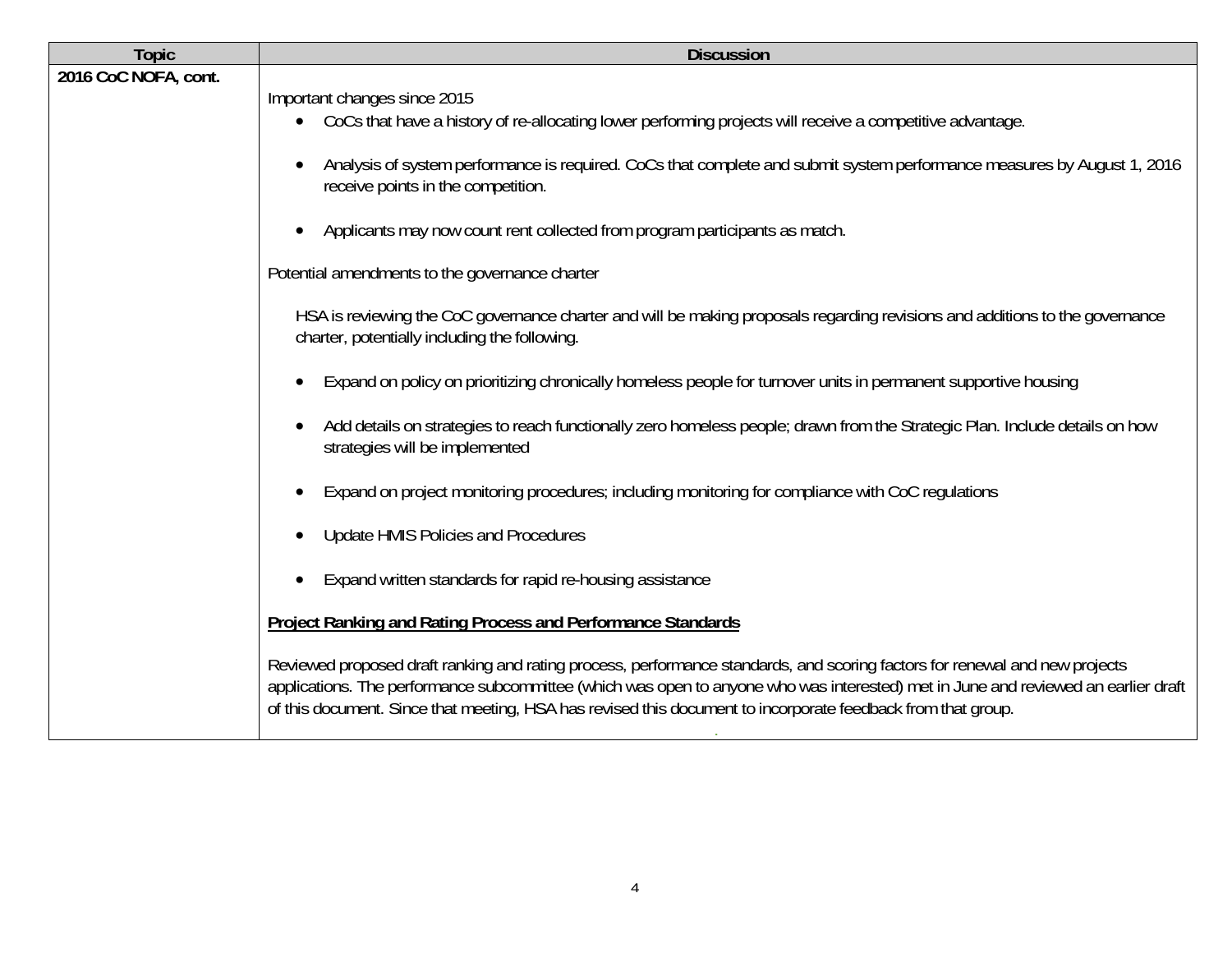| <b>Topic</b>         | <b>Discussion</b>                                                                                                                                                                                                                                                                                                                                                                                                                                                                                              |
|----------------------|----------------------------------------------------------------------------------------------------------------------------------------------------------------------------------------------------------------------------------------------------------------------------------------------------------------------------------------------------------------------------------------------------------------------------------------------------------------------------------------------------------------|
| 2016 CoC NOFA, cont. | The NOFA requires that each CoC conduct a transparent and objective process to review and rank all applications for renewal of<br>existing projects and creation of new projects. Ranking of renewal projects must demonstrate the use of established objective<br>criteria used to review project applications. Additionally, the CoC must place projects into Tier 1 and Tier 2, with projects in Tier 2<br>having to compete nationally for funding.                                                        |
|                      | Rating and Ranking Process and Criteria                                                                                                                                                                                                                                                                                                                                                                                                                                                                        |
|                      | On July 12, 2013, the CoC Steering Committee adopted objective Project Performance Standards for all program types within the<br>continuum. In June 2016 these standards were updated to align with HUD's System Performance Measures and to reflect the most<br>recent available data on current performance of San Mateo County programs and performance targets recommended by Focus<br>Strategies as part of their technical assistance work on H.S.A.'s new Strategic Plan to End Homelessness 2016-2020. |
|                      | <b>Application Process</b>                                                                                                                                                                                                                                                                                                                                                                                                                                                                                     |
|                      | On or about July 11, 2016, HSA will release an announcement of available funding for both new and renewal CoC projects. These will<br>be distributed broadly via email to the provider community. The announcement for new projects will also be posted to the H.S.A.<br>website. The announcements explain the process for submitting application, as well as the review criteria and process                                                                                                                 |
|                      | On or about July 25, 2016 renewal applicants will receive a Project Performance Report from HSA summarizing their progress in<br>meeting the established performance standards using data from the Clarity HMIS system. This report provides each renewal project<br>applicant the opportunity to provide any narrative explanation or clarification. This document also includes supplemental narrative<br>questions.                                                                                         |
|                      | On or about August 10, 2016, all applicants (new and renewal) must complete their Project Application(s) (Exhibit 2) in e-snaps, but<br>please do not submit in e-snaps. Renewal applicants must also submit their completed Project Performance Reports including any<br>clarifications and responses to the supplemental narrative, as well as supporting documentation. New applicants must also submit<br>their completed supplemental narrative.                                                          |
|                      | HSA will convene an unbiased and non-conflicted Review Panel composed of representatives from neutral (non-applicant)<br>organizations. The Panel may include staff from the County of San Mateo, cities and towns within the County, funders and non-profit<br>housing and social services organizations.                                                                                                                                                                                                     |
|                      | The Review Panel will meet on or about August 22, 2016 to determine the ranking of the project in accordance with the Project<br>Review and Ranking Process.                                                                                                                                                                                                                                                                                                                                                   |
|                      |                                                                                                                                                                                                                                                                                                                                                                                                                                                                                                                |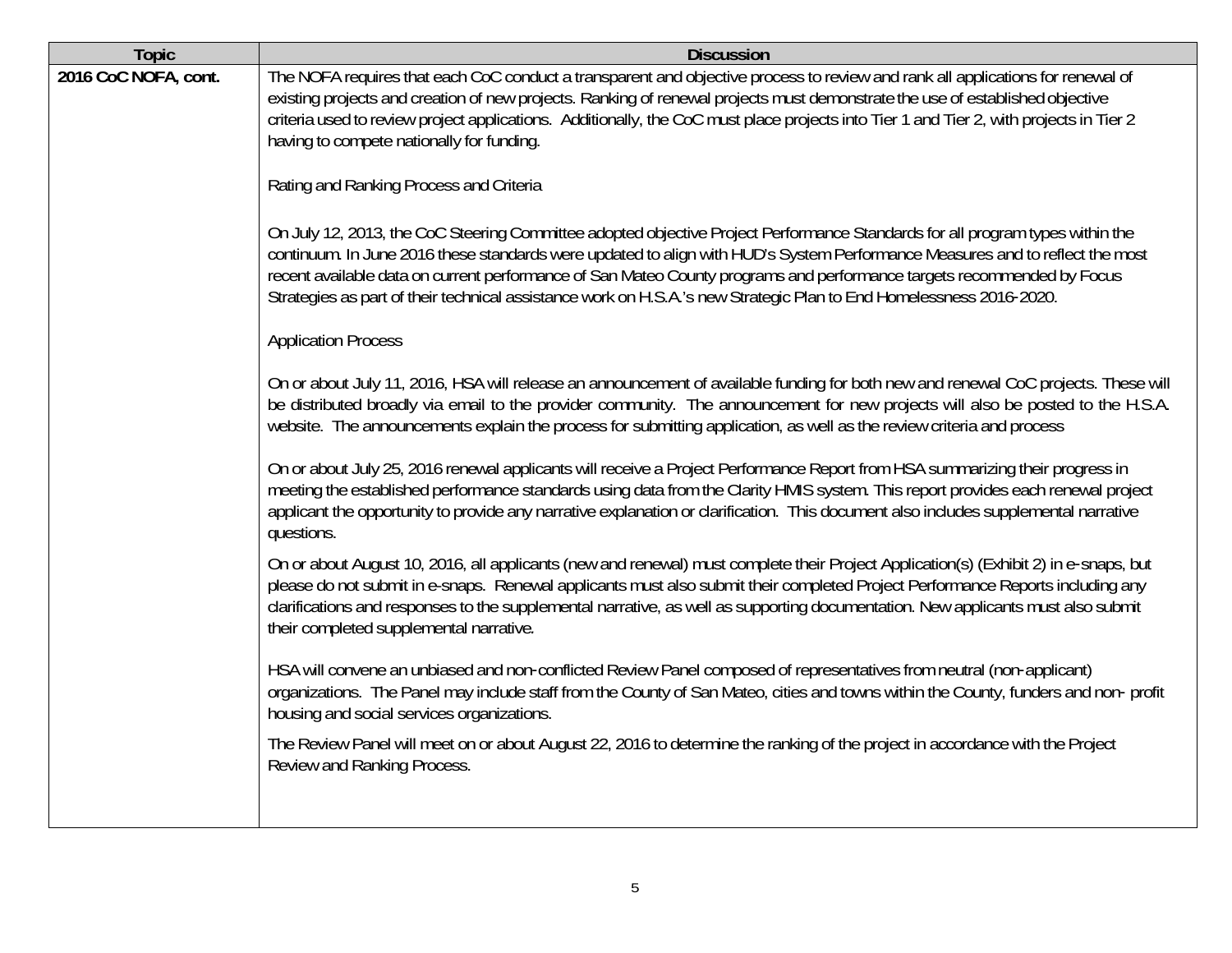| <b>Topic</b>         | <b>Discussion</b>                                                                                                                                                                                                                                                                                                                                                                                                          |
|----------------------|----------------------------------------------------------------------------------------------------------------------------------------------------------------------------------------------------------------------------------------------------------------------------------------------------------------------------------------------------------------------------------------------------------------------------|
| 2016 CoC NOFA, cont. | The project rankings will be brought to the Continuum of Care Steering Committee for approval on August 26, 2016.                                                                                                                                                                                                                                                                                                          |
|                      | All applicants will be notified no later than August 30, 2016 whether their project is being included in the application as well as their rank<br>on the Project Priority listing.                                                                                                                                                                                                                                         |
|                      | Applicants may appeal any of the following decisions. Appeals must be submitted following the process outlined in the Project Review<br>and Ranking Process.<br>Placement of project into Tier 2                                                                                                                                                                                                                           |
|                      | Reduction of renewal grant amount (i.e. renewal grant partially re-allocated to a new project)<br>Elimination of renewal grant (i.e. entire grant re-allocated to a new project)                                                                                                                                                                                                                                           |
|                      | Discussion of APR reports that will be used to create the project performance reports for renewal applicants- discussed what time frame<br>should be used. Feedback was that APR reports should be submitted for June 1, 2015 - May 31, 2016. Renewal applicants must send<br>their APRs to Brian Eggers and Jessica Silverberg by July 15, and these APRs will be used to help create the project performance<br>reports. |
|                      | Discussed the performance standards and targets for each project type.                                                                                                                                                                                                                                                                                                                                                     |
|                      | The committee reviewed all components of the draft Project Review and Ranking Process, including the following: Performance<br>Standards Revised June 2016- Attachment A; Scoring Factors for Renewal Projects-Attachment B; Scoring Factors for New Projects-<br>Attachment C; and Ranking and Tiering Policies-Attachment D.                                                                                             |
|                      | The committee then voted to approve the Project Review and Ranking Process, including the performance standards and all other<br>attachments.                                                                                                                                                                                                                                                                              |
|                      | The motion to approve the ranking and rating process including the performance standards and all other attachments was made by<br>Diane Dworkin and seconded by Teri Chin. All non-conflicted members present voted to approve. (Members whose agencies receive or<br>are applying for CoC funds did not participate in the vote due to potential conflicts of interest.)                                                  |
|                      | A Special CoC Steering Committee meeting has been scheduled. This meeting will include approving final project ranking for the NOFA.<br>The meeting will be August 26, 11 am- 12:30 pm., HSA, 1 Davis Drive, Belmont in the Montara Room                                                                                                                                                                                   |
|                      | An information session for potential applicants has been scheduled for July 13, 2016 at 10:30 am- 12:00 pm at HSA's office at 400<br>Harbor Blvd, Belmont, Building B, in the Belize room. The information shared at the meeting will also be posted on the 2016 NOFA<br>website.                                                                                                                                          |